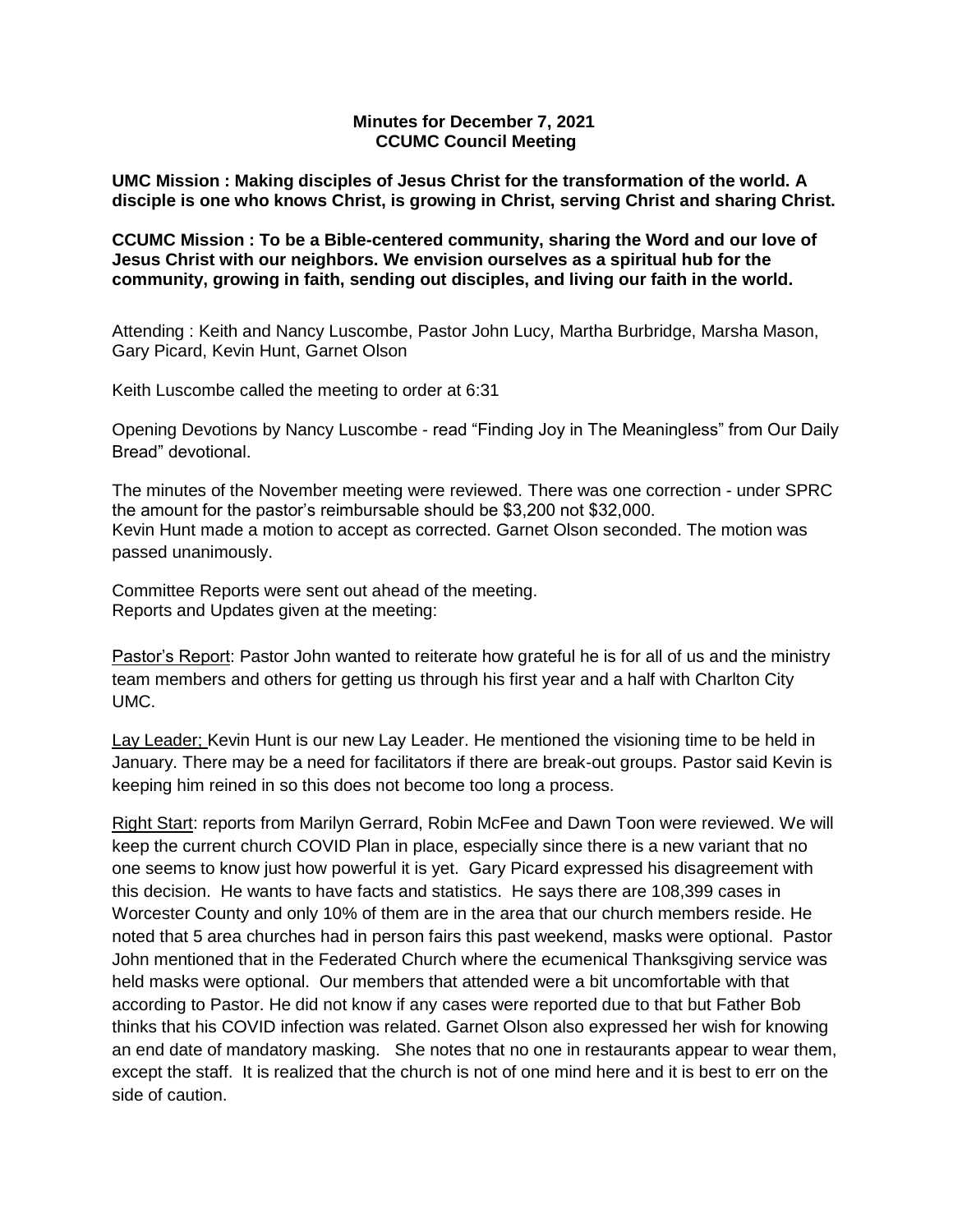Treasurer: All is well. Update on fundraisers: Pies-\$3800.16, On-line Christmas Fair-\$3249.00, Thrift Shop-\$2016.50

SPRC: Garnet Olson gave us handouts as she did not send a report ahead of this meeting. A meeting was held on Dec. 2<sup>nd</sup> prior to the Charge Conference. They approved Pastor's vacation and professional time off schedule. They also met separately with the District Superintendent, the Rev. Megan Stowe. They answered her questions regarding the parsonage and church building, etc.

Trustees: The outside lighting project has been completed. Two more outlets are needed in the Audio-Visual room. They have a quote of \$1500, which was deemed too high so they will continue to pursue it. Kevin is moving forward with reinvesting the memorial funds to a higher interest paying account. Hannah is working on a labyrinth for the top of the hill. Garnet said Al Sergel, our sexton, asked about cleaning the carpeting. No one seemed to know when it was done last. Gary will bring it up at the next trustees meeting.

# Ministry Team: see report

UMW: Nancy Luscombe mentioned something not included in their report, because they would like to keep it a surprise until the end of January.

# Old Business:

John has 3 volunteer administrative assistants.

Fund Raising Tithe update:

- Since the original plan of the tithe from the Thrift Store was not needed where it was suggested the council decided to give the Thrift Store volunteers the power to decide where they would like it used. They should report it to the Council for final approval.
- After some further discussion, Gary Picard made the following motion: The church's major fund raising groups may decide where their tithe (10%) for mission should be used. It should be submitted to the Council for final approval. The UMM and UMW are excluded as they are their own entities, separate from the church. Kevin Hunt seconded it and it was approved unanimously.
- It was again suggested that this be spread among the towns from which the members come.

The Trustees key list is mostly up to date.

#### New Business:

**The Council has been assigned the task of voting regarding the Boy Scouts of America Chapter 11 filing. Since the United Methodist Church is the largest group that has Chartered troops, they could be named in lawsuits regarding past sexual abuse in BSA. UMC AdHoc committee at the bargaining table does not think that the current settlement agreement is complete. It would only cover cases between 1976 and 2020. They feel it does not adequately compensate the abused nor provide good protection for the UMC. We have been advised not to accept it.**